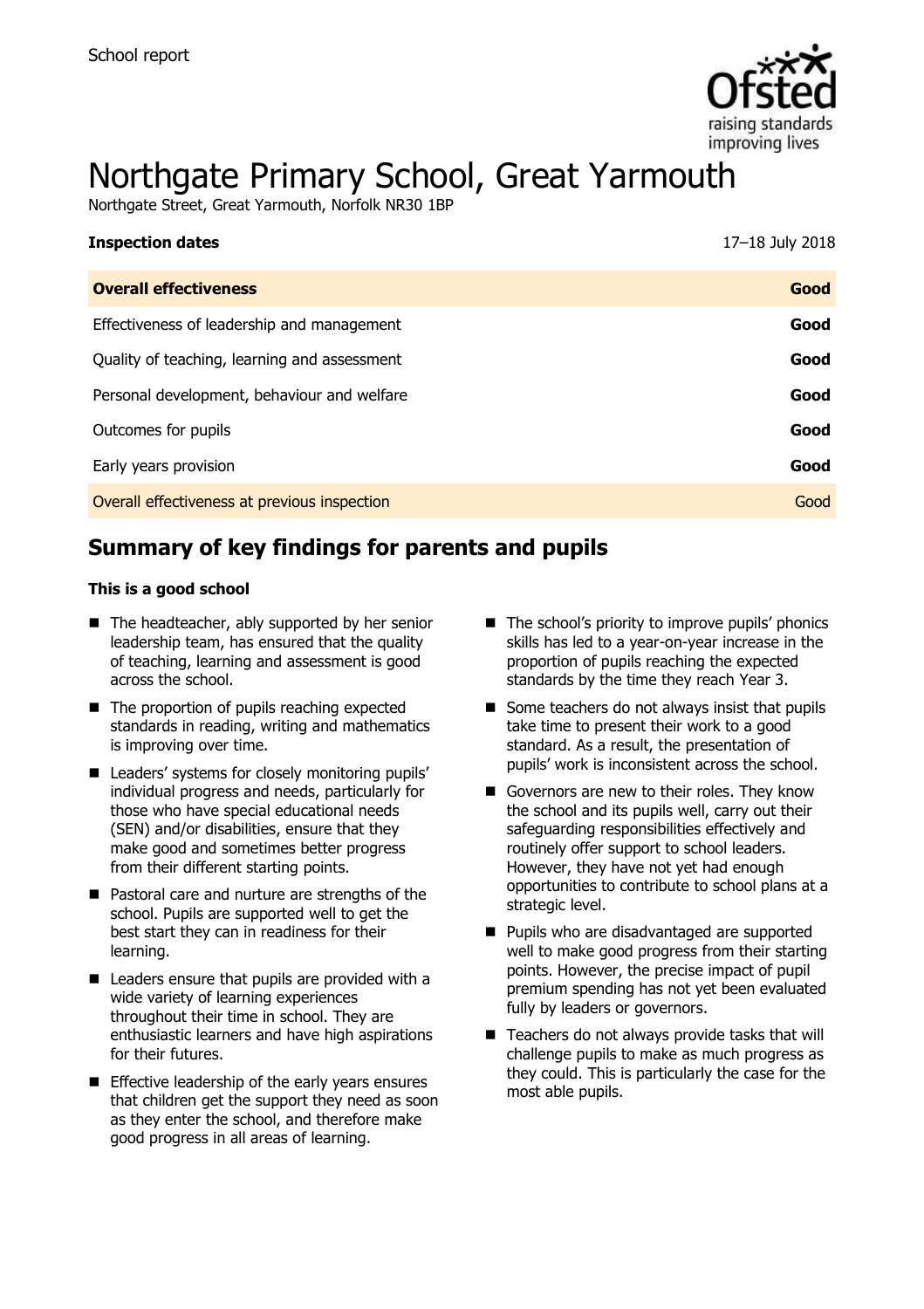

# **Full report**

### **What does the school need to do to improve further?**

- **IMPROVE the quality of leadership and management by:** 
	- ensuring that governors develop their knowledge and skills so that they can more effectively contribute to raising standards
	- ensuring that the impact of pupil premium spending is evaluated more closely, so that support can be more precisely focused on further diminishing the difference between disadvantaged pupils and other pupils nationally.
- **IMPROVE the quality of teaching, learning and assessment by:** 
	- ensuring that teachers consistently set high expectations for all pupils to present their work to a good standard
	- ensuring that pupils, including the most able, are provided with sufficient challenge so that they make the progress of which they are capable.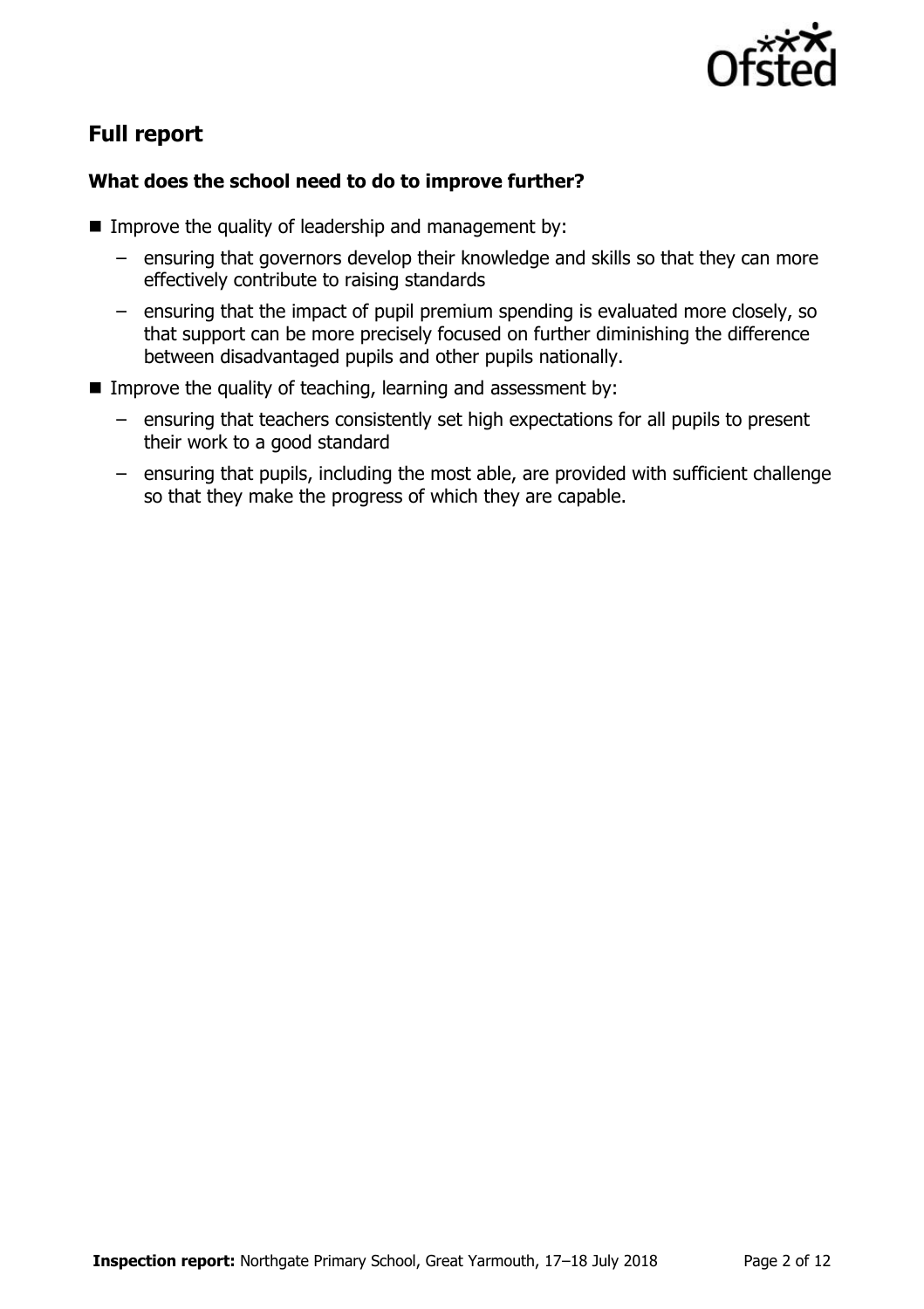

# **Inspection judgements**

#### **Effectiveness of leadership and management Good**

- Since the previous inspection, the headteacher, senior leaders and governors have successfully expanded the school to provide for pupils from Reception to Year 6 from September 2018. With improved attainment and good progress in key stage 1, pupils build on secure foundations as they move through the school. Pupils' good progress and attainment seen in Year 5 demonstrate that teachers have the necessary skills and knowledge to prepare Year 6 pupils for secondary school.
- The local authority has provided effective advice and support to school leaders, particularly with checking teachers' accuracy in assessing pupils' progress. This has led to a better understanding of what good progress is and, therefore, increased teachers' confidence.
- Leaders' systems for checking how pupils progress in their learning are effective. They identify pupils who are not making the expected progress and put into place smallgroup, focused support. The impact of such support is routinely reviewed and evaluated. Leaders, teachers and teaching assistants work cohesively to meet the needs of all pupils so that they make good progress.
- The focus on developing pupils' speaking and listening skills is evident across the curriculum. This priority is linked closely to staff performance and is therefore understood by all staff across the school. Evidence of pupils making good progress in this area was seen in drama lessons, pupils' presentation work and when speaking with pupils. As a result, pupils have made good progress in developing their confidence when speaking publicly and carefully consider their answers when responding to questions.
- Leaders demonstrate a strong commitment to developing staff skills. Teachers and teaching assistants have completed courses to help them support pupils of varying abilities and with specific needs. Some teaching assistants have become specialists at supporting pupils who are new to speaking English and for those pupils who have social, emotional and behavioural needs. This wealth of expertise enables pupils to settle, thrive and make good progress at Northgate.
- Special educational needs funding is effectively used to support pupils with a range of needs. The special educational needs coordinator (SENCo) works well with parents, carers and external agencies to ensure that pupils get the best support available to them. As a result, pupils who have SEN and/or disabilities make good progress from their different starting points.
- The school's curriculum develops pupils to become good and caring citizens. It encourages curiosity and questioning and provides pupils with a secure base to help them to develop their own viewpoint. For example, pupils in Year 2 had a view on different religions and the similarities between Islam and Christianity, recognising that all religions are about being kind and caring. They were aware of their changing and diverse community and believed that being British was about being welcoming.
- **Pupils in key stage 2 researched, and presented to younger pupils, the consequences** of using and disposing of plastic products in their own local environment as well as the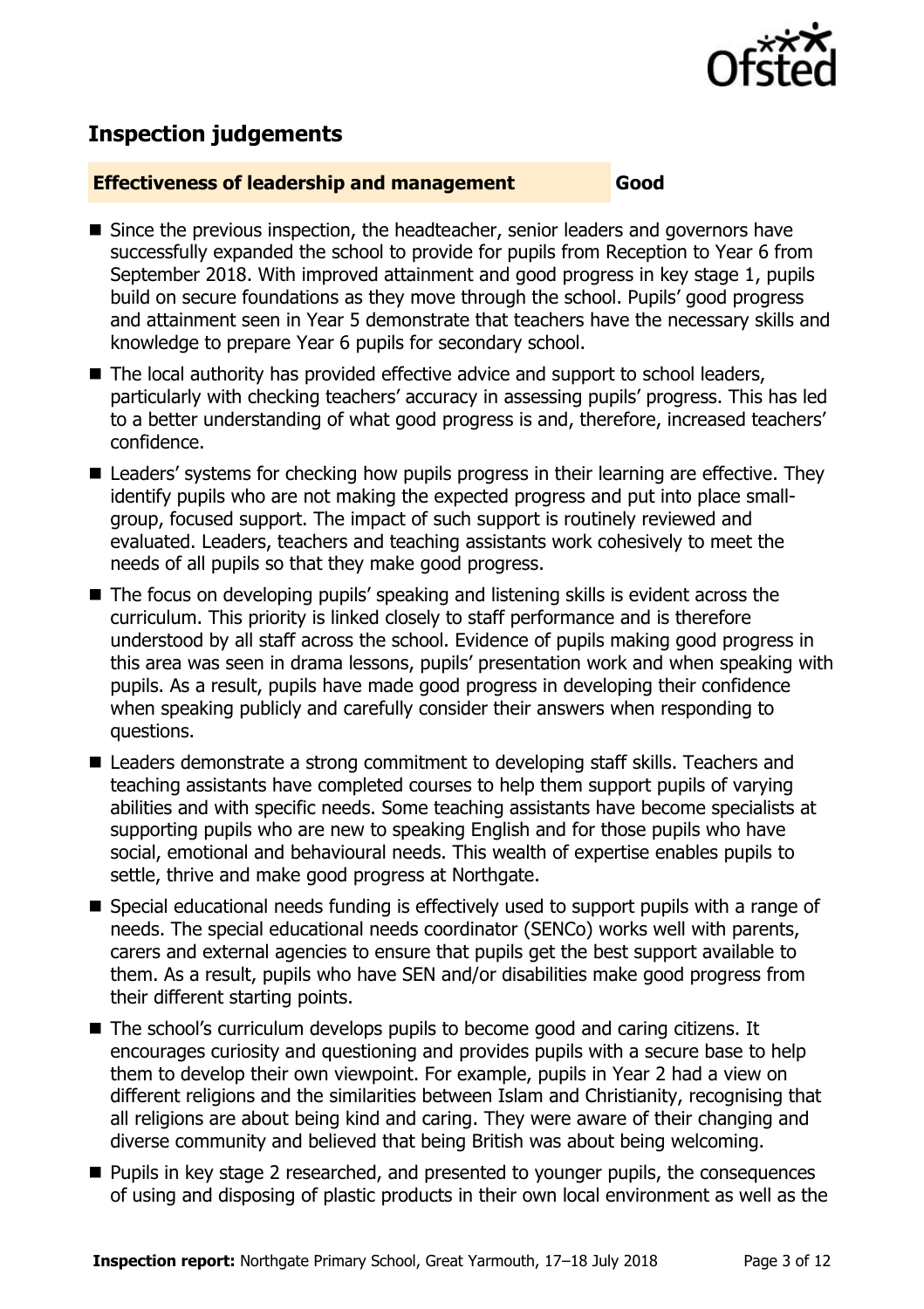

world. Because of the raised awareness, local families regularly litter pick around the seafront and beach areas.

- The curriculum is also broad and inspires pupils to be able to enthusiastically recall what it has taught them. For example, pupils in key stage 2 described scientific experiments that demonstrated chemical reactions and could draw conclusions from their findings. Pupils could also talk about their project on mountains and Sir Edmund Hillary's conquering of Everest. They used this knowledge to write for a variety of different purposes, such as newspaper articles, and to recount and explain the process by which mountains are formed.
- **Pupils in key stage 1 have a good understanding of where their town is situated in** relation to the rest of the world. They could tell inspectors that Russia and the United States are super powers and the names of the politicians who run them. They relayed events from the past, such as the Second World War, and could explain the roles of different countries during this time. They shared their work on Admiral Lord Nelson and their paintings of Monet's bridge in his garden at Giverny. Pupils were clearly inspired by their topic work and had gained valuable knowledge and understanding of the world around them.
- Disadvantaged pupils are supported effectively to make good progress. The pupil premium funding is used to provide a range of support for all pupils, but particularly those who need help with routines and boundaries. Leaders acknowledge that closer analysis and evaluation of the different types of support provided will give them better information about the spending, so that they know more precisely what is working well and what could be improved further.
- The primary physical education and sport premium funding is used effectively to provide pupils with a wide range of sporting opportunities. This has led to an increase in pupil participation in inter-school competitions as well as the school's holiday sports club. Teachers develop their skills and knowledge working beside experienced coaches. Pupils told inspectors that they love the wide range of sports offered.

#### **Governance of the school**

- Governors are ambitious for the pupils of the school. They are committed to supporting school leaders to drive improvements that ensure pupils get the best start and that provision meets the many different needs of their pupils.
- The new chair and vice chair of governors have undertaken a wide range of training to help them meet their governor responsibilities and carry out their statutory duties, including checks for safeguarding pupils at the school.
- $\blacksquare$  Minutes of governing body meetings show that they are kept well informed by school leaders and ask appropriate questions to gain a deeper understanding of leaders' work.
- Governors acknowledge that, as a priority, they need to further develop their knowledge and understanding of leaders' work so that they can take more of a strategic role in holding school leaders to account for their actions. Relevant training and development are already planned.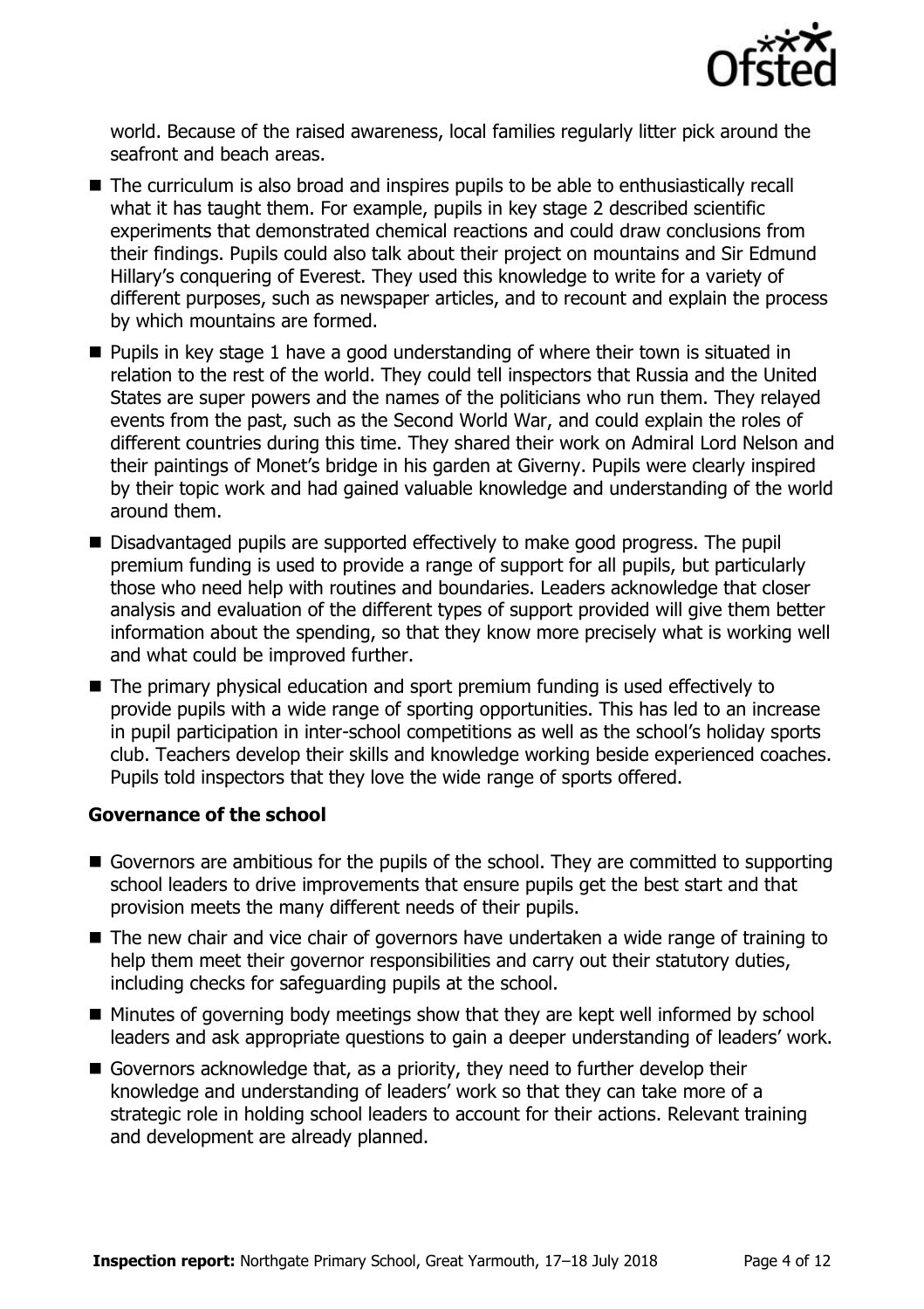

### **Safeguarding**

- The arrangements for safeguarding are effective.
- Leaders have established a strong safeguarding culture where pupils' well-being is a priority. Leaders and school staff provide strong pastoral support for the many pupils who are vulnerable and who have complex needs.
- The school's pastoral team works well with families and external agencies to ensure that pupils get the support they need. Parents commented positively about the effective support they and their children receive.
- Leaders and teachers are committed to ensuring that pupils are safe and attend school regularly. Pupils told inspectors that they feel safe at school and almost all parents who responded to Parent View, Ofsted's online questionnaire, agreed that their children are safe and well looked after.
- Leaders ensure that staff know their responsibilities in relation to safeguarding. Processes are clear, and any concerns are followed up in a timely fashion. The designated safeguarding leads ensure that procedures are followed thoroughly. There is extensive and regular safeguarding training for all staff.
- The school's single central record of employment checks and employee files are well maintained and contain all required statutory information. All adults have undergone the necessary checks to be suitable to work with children.

#### **Quality of teaching, learning and assessment Good**

- Teachers' good subject knowledge is leading to an improvement in pupils' outcomes in reading, writing and mathematics across the school. Staff training and a focus on pupils' individual needs have ensured that teaching and learning have been tailored to ensure that pupils get the right support. As a result, pupils make good progress from their different starting points.
- A consistent approach to developing pupils' speaking and listening skills has improved pupils' vocabulary and skills in reading and writing. As a result, pupils' attainment in both subjects has improved this year.
- Teachers have completed training in mathematics to further develop their teaching of reasoning and problem-solving skills. Pupils' work shows that they can confidently apply their knowledge of calculation to word problems. Pupils told inspectors about how they are challenged in mathematics. Teachers demonstrated how they develop pupils' reasoning skills, showing inspectors examples of how they achieve this. Pupils have a good understanding of mathematical concepts and can confidently apply them to a range pf problem-solving tasks.
- Reading and phonics are taught well across the school. Teachers have a consistent approach to teaching reading. Pupils are introduced to new words with 'word of the week'. For example, in Year 1, pupils were learning the word 'woe' from the rhyme 'Wednesday's child is full of woe'. They were able to provide the meaning and several alternative words. The school's targeted approach to teaching phonics has ensured that pupils are confident at reading and using new words. As a result, more pupils across the school are at the expected standard in phonics and reading this year.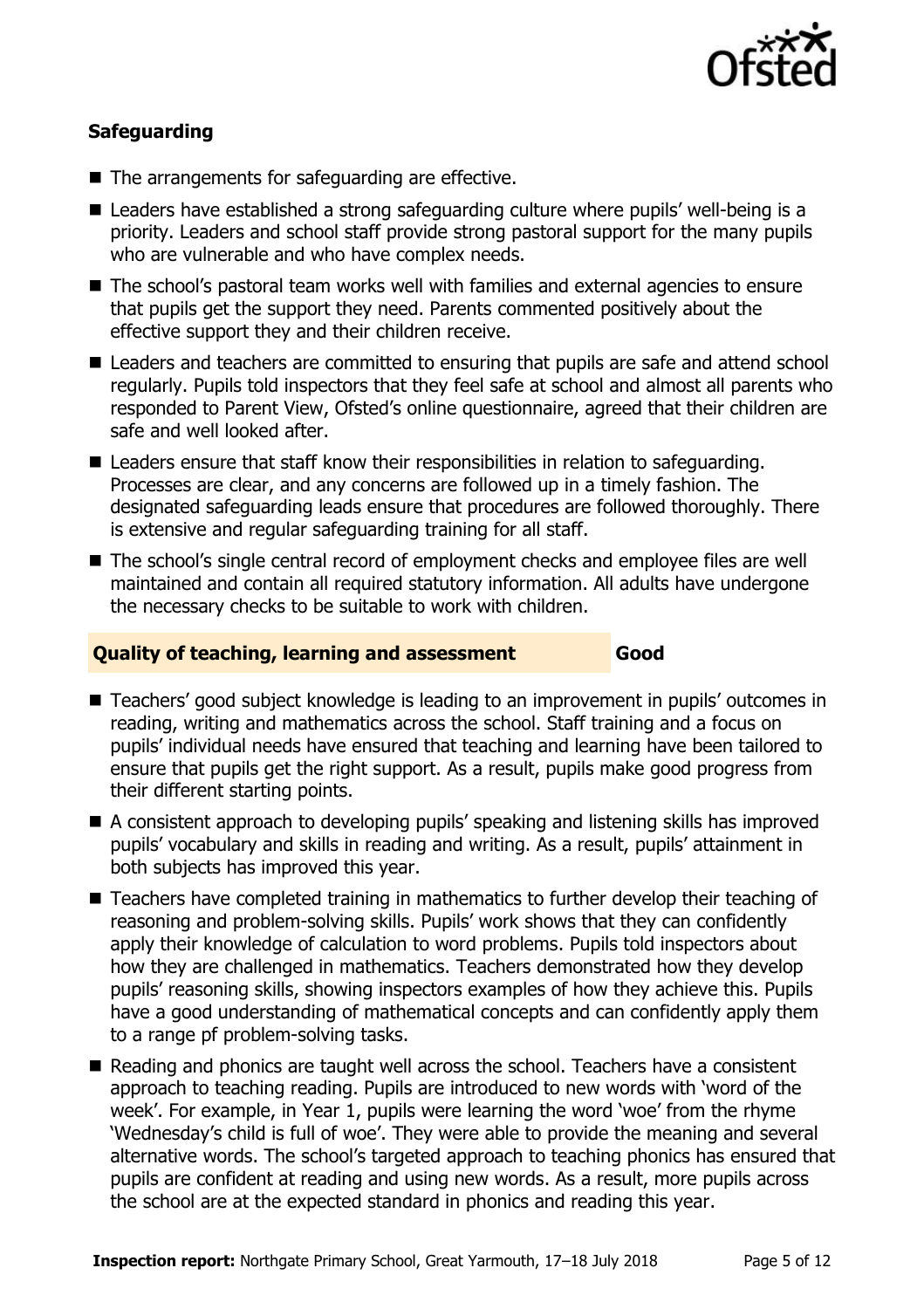

- The quality of teaching and learning in subjects other than English and mathematics is good. This was apparent in pupils' work and in the way they confidently spoke with inspectors about their understanding of topics they had learned in both key stages 1 and 2. Subject leaders ensure that teachers plan lessons that make purposeful connections across topics where they can, for example by linking a range of history and geography topics to pupils' local environment. In addition, a wide range of school visits and enrichment activities help to deepen pupils' understanding across a range of subjects.
- Teachers ensure that vulnerable pupils, including those who are disadvantaged and those who have SEN and/or disabilities, have many opportunities to develop their confidence and self-esteem. Pupils who spoke with inspectors had high aspirations for their futures. Inspectors observed an uplifting musical production to parents involving pupils of all abilities, demonstrating that ensuring inclusion, and building aspirations and confidence are strengths of the school.
- **Pupils write for a range of purposes and show that they are becoming more proficient** in being able to apply grammar skills consistently well. They were able to tell inspectors what they needed to do to improve in their work. Good progress can be seen in pupils' writing over time.
- In key stage 1, teachers ensure that pupils routinely practise their handwriting. However, pupils are not consistently joining their letters in either key stage 1 or 2. A consistently high standard of presentation is not evident in some year groups. This is now a priority for leaders.
- Where teaching and learning is more focused, the higher-attaining pupils make good progress and attain well, as demonstrated in the teaching of phonics in key stage 1 and mathematics in key stage 2. However, the most able are not sufficiently stretched to reach greater depth and the higher standards of attainment.

#### **Personal development, behaviour and welfare Good**

#### **Personal development and welfare**

- The school's work to promote pupils' personal development and welfare is good.
- 'Cosmic Corner' provides early support for younger children who can sometimes find school and learning challenging. Pupils thrive and benefit from small-group work to help them access the curriculum. Pupils are soon ready to integrate into whole-class learning with increased confidence and clear expectations.
- **Pupils told inspectors that they feel safe at school. They shared their wide range of** learning about safety. This included how to stay safe when using the internet, the most common danger signs and what to do if they felt that they were unsafe. They could also talk confidently about safety at the seaside and activities that could lead to danger around the seafront. In addition, younger pupils could explain their approach to staying safe if they were lost.
- Parents recognise the staff's commitment to supporting the well-being of their children. One parent's comments were echoed by many: 'Staff do their absolute best to ensure that pupils behave well, strive to achieve and make good choices both academically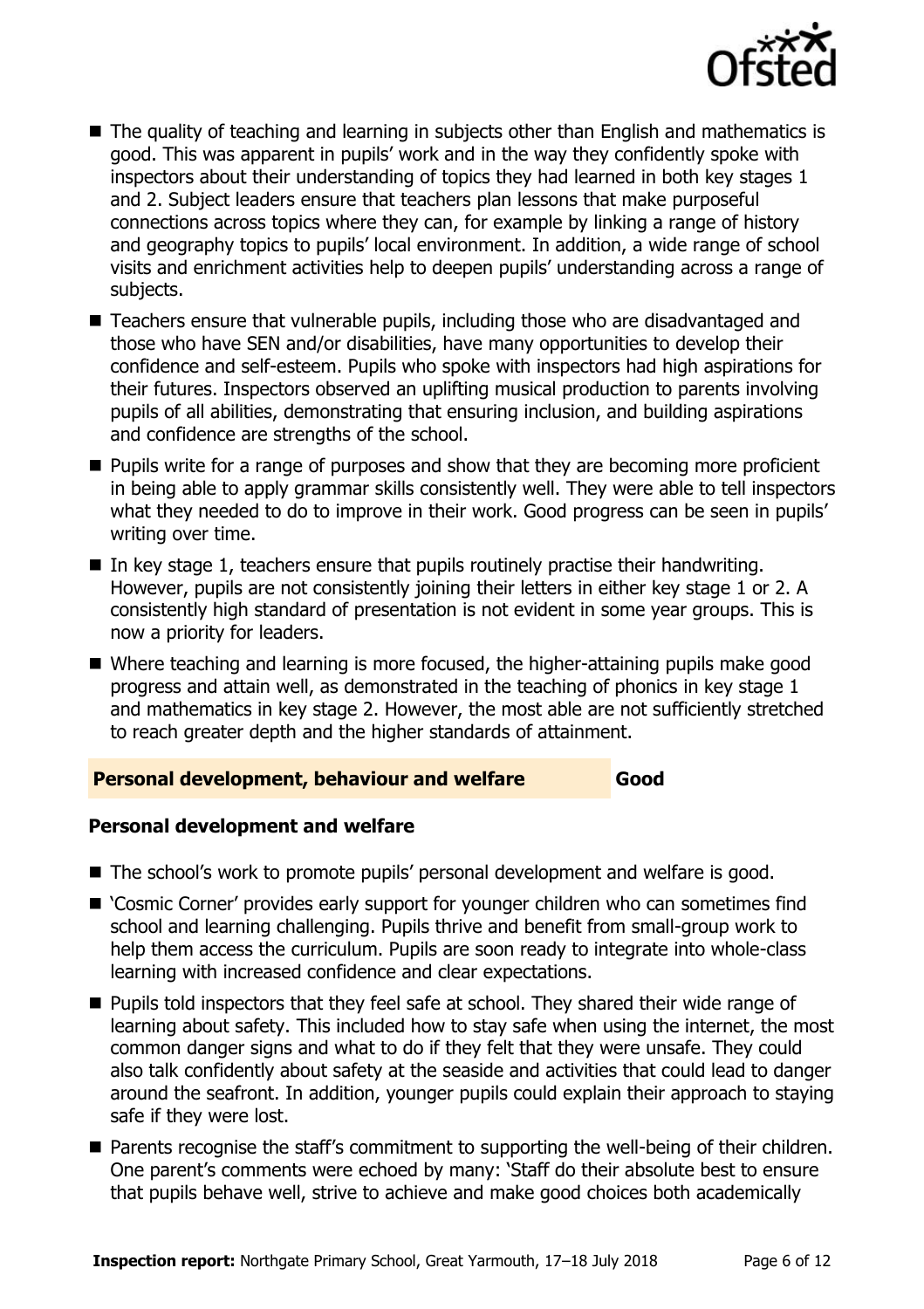

and socially. The nurturing ethos is clear when you enter the school and I have complete trust in how they run the school.'

#### **Behaviour**

- The behaviour of pupils is good.
- **Pupils show a love of learning, demonstrated by positive learning behaviours in** lessons. Year 5 pupils clearly knew the importance of education as they shared their aspirations for the future. These included being a scientist, a teacher, an architect and a palaeontologist. Some showed a desire to go to university to study for a degree, and others wanted to follow in their grandparents' footsteps into the army, police or farming.
- **Pupils are lively and sociable individuals. They work well together in class and socialise** sensibly during the less structured times of the day. Pupils told inspectors that they were confident that incidents of bullying would be followed up if they happened. They could name individual staff who they would go to if they had any concerns.
- Leaders monitor and analyse attendance closely and their actions are beginning to have a positive impact. Although still not in line with national averages, persistent absences have decreased year on year and have significantly decreased this academic year.

#### **Outcomes for pupils Good**

- **Pupils'** attainment in key stage 1 has been below the national average for at least three years in reading, writing and mathematics. However, this is improving over time and attainment is higher each year. Teachers focus on pupils' specific needs and provide focused support from the beginning. This has ensured that pupils, including current pupils, are making very good progress from very different starting points in reading, writing and mathematics.
- Outcomes in phonics are improving over time due to targeted support for pupils who need extra help, particularly those who are new to speaking English. Inspectors heard the most able pupils read with confidence. Those who needed to catch up were able to use strategies they had been taught to attempt difficult words and phrases. As a result, pupils make good progress from their different starting points.
- In 2017, attainment in key stage 1 in writing was significantly below the national average. Current attainment information shows that this is quickly improving. However, pupils are not always challenged well enough to make the most progress they can. This is particularly the case for the most able pupils, as demonstrated by too few pupils reaching greater depth.
- Effective support for disadvantaged pupils has led to them making good progress from their starting points. Nonetheless, a deeper analysis of the impact of pupil premium spending will help leaders and teachers to finely tune provision further, so that they can diminish the difference between disadvantaged pupils and other pupils nationally even further.
- **Pupils who have SEN and/or disabilities are supported well with their individual needs**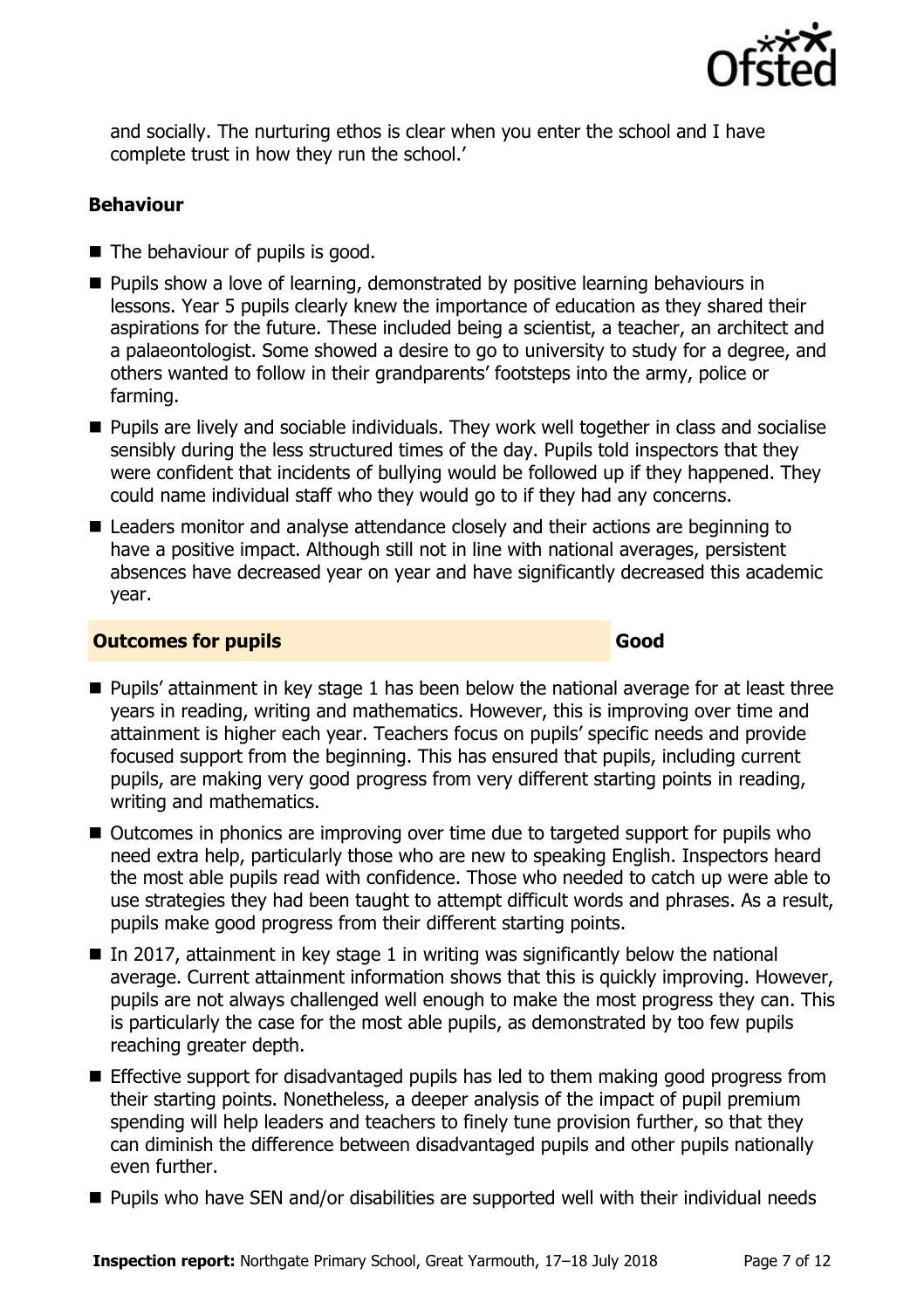

and therefore make good progress over time.

- Pupils' work, and leaders' information about pupils' progress and attainment, demonstrate that progress continues to improve as pupils move further up the school. A high proportion of pupils enter the school at other than usual times for admission. The current Year 5 pupils who have attended Northgate since the start of their primary education have made good progress. A high proportion of these pupils are attaining at the expected and higher standards. Those new to the school are making good and sometimes better progress from their starting points when they joined Northgate.
- $\blacksquare$  From Year 1 to Year 5, pupils demonstrate they are making good progress over time, with clear progression seen across year groups, so that more pupils are reaching the expected standards as they approach Year 6.

#### **Early years provision Good Good**

- The early years is well led and managed. Leaders review and adapt the early years curriculum year on year, and throughout the school year, to ensure that teaching and learning meets the many different needs of their children. Many children enter Reception with skills and abilities below those typical of their age, particularly in speaking and listening. Leaders' effective monitoring and evaluation of their actions are ensuring that the proportion of children achieving a good level of development is increasing year on year.
- Leaders' priority to focus on developing children's speaking and listening skills is ensuring that children are exposed to rich vocabulary daily. Children's work shows that they are encouraged to use exciting words in their writing. Children listen well to instructions and respond well to questioning. Additional adults support and extend children's learning through effective questioning so that they become curious and confident learners.
- Leaders have ensured that the indoor and outside environments are exciting and inviting. Children are provided with a wide range of resources to enable them to develop skills in all areas of the curriculum. Adults closely monitor children's progress. From their observations, they provide them with appropriate next steps, ensuring that they make good and sometimes better progress from their different starting points.
- Children make good progress in learning new sounds and develop their phonics skills quickly. This is because teachers have good subject knowledge and teach phonics well. Children further on in their learning read to inspectors and were confidently segmenting and blending unfamiliar words. Those who are new to speaking English are secure in their knowledge of phonics strategies, so that they too can read new words. As a result, most children make good progress in phonics.
- Activities are purposeful and are carefully planned to excite and inspire children while meeting their individual needs. Because of this, children's interests are sustained for long periods of time. For example, in one activity, two boys worked together as scientists using a pipette to mix different inks in a pallet. They were excited to show the inspector the new colour that emerged. They then recorded their findings scientifically, using their number sentence knowledge 'red+green='. Children can link ideas in a meaningful way, building on and deepening their understanding.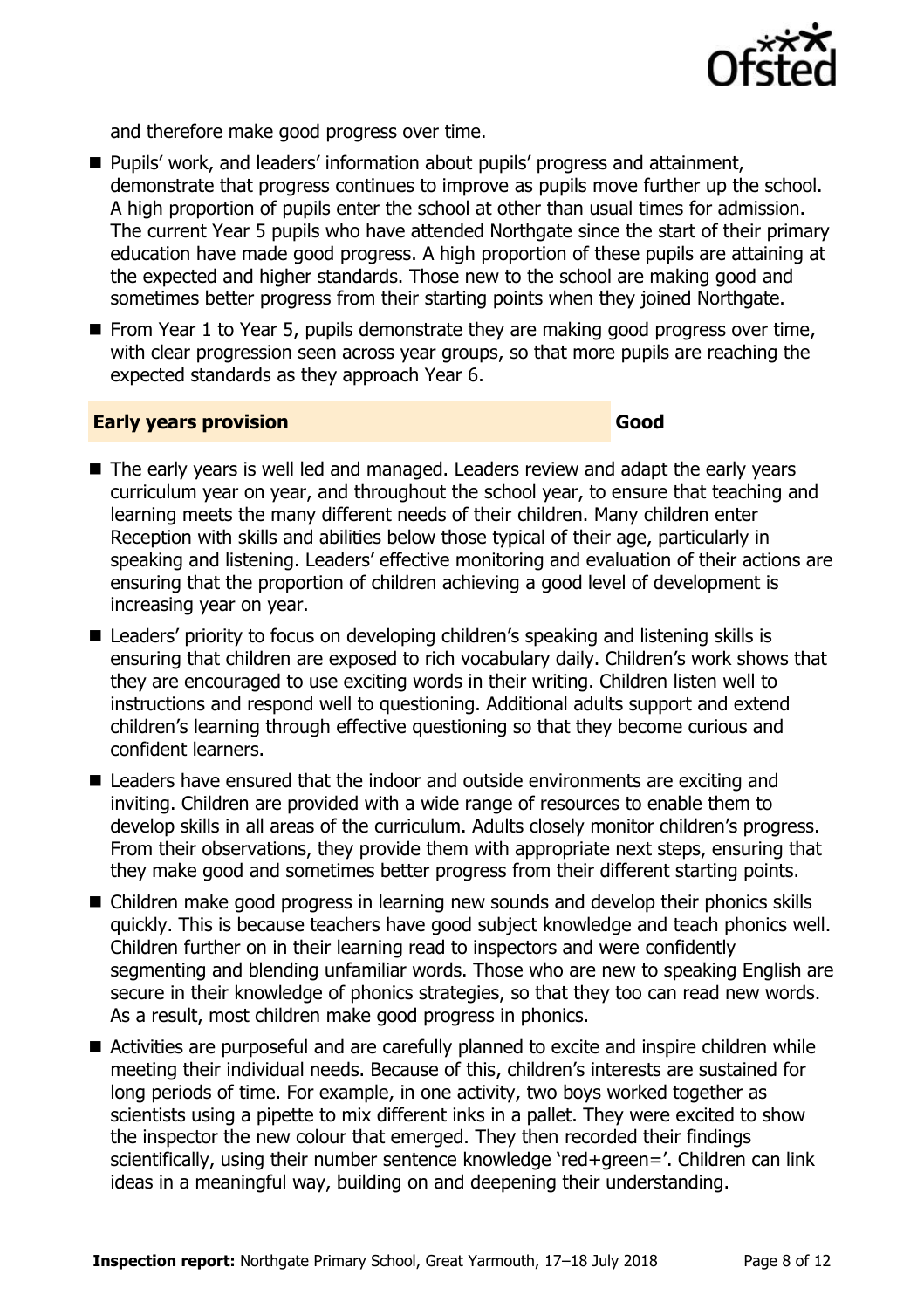

- Children enjoy writing and teachers engage them well in writing about recent visits they have been on. Children were enthusiastic and shared their writing with inspectors about their visit to the circus. They wrote with eagerness about the trapeze and the tightrope, using prompts on the desk to help them write independently. Those less able were supported to write full sentences that were phonetically plausible to convey their exciting experience. Children's work shows that the more confident writers are asked to use adjectives and adults discuss with them additional punctuation, such as question marks and speech marks.
- Children have opportunities to apply their number knowledge to reasoning and problem-solving activities. In one activity, a child wrote numbers in tens to one hundred. She then explored this further by completing a tens number pattern. Other children were investigating length by measuring the height of their friends using large plastic bricks.
- **Parents are very positive about the support they receive early on to help their children** settle into Reception routines. They appreciate the many parent workshops that give them a good insight into their child's learning so that they can support them better at home. Some commented on, and gave examples of, the good progress their children have made in reading and writing since they started their full-time education, particularly parents with children who have complex needs and require extra support.
- Leaders acknowledge that, in some sessions, the most able children's learning could be stretched further by starting them off more quickly on an activity so that they can make as much progress as possible.
- Children are well supported, safe, happy and well looked after in Reception and are given the strategies and skills to successfully prepare them for Year 1.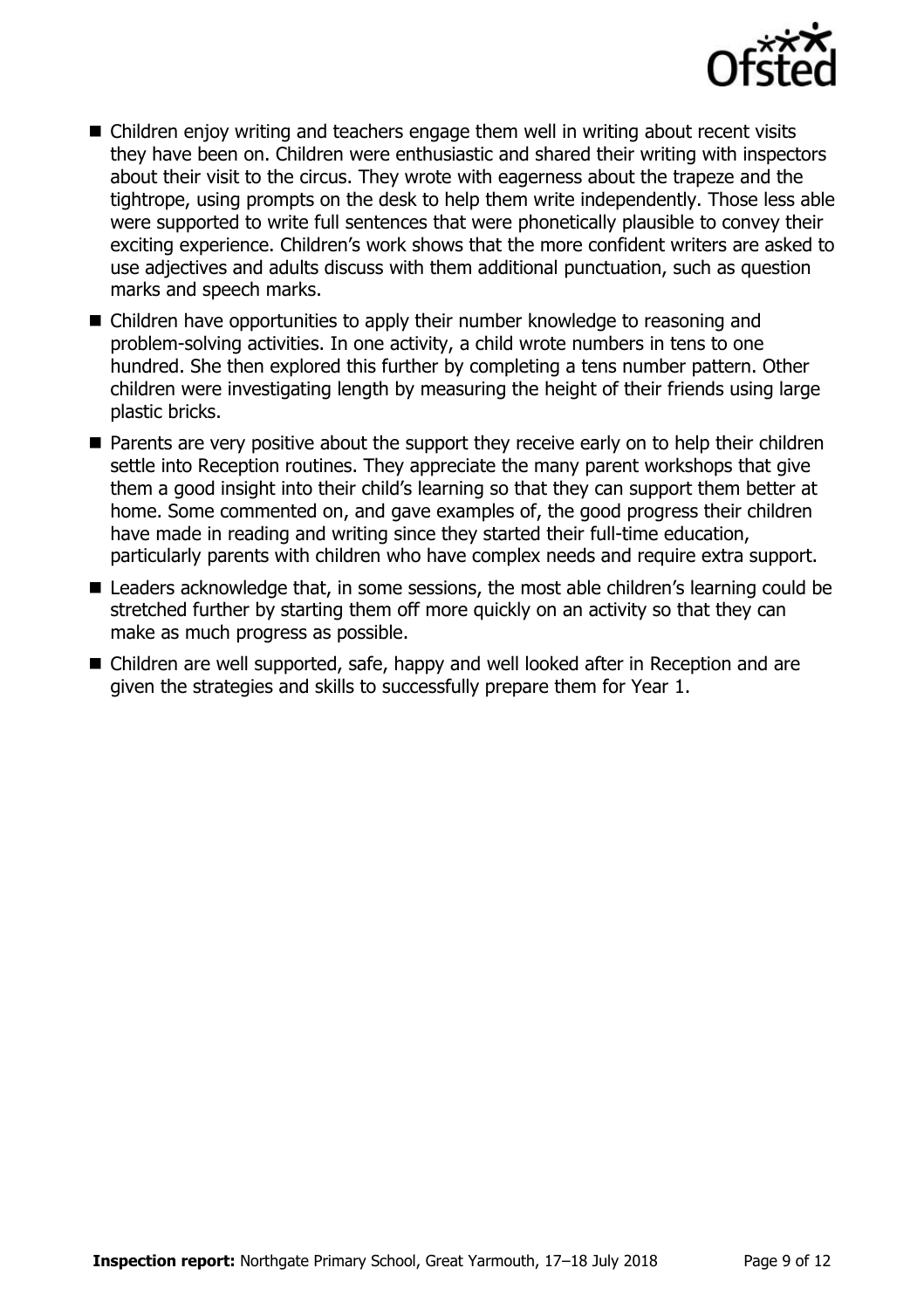

# **School details**

| Unique reference number | 120981         |
|-------------------------|----------------|
| Local authority         | <b>Norfolk</b> |
| Inspection number       | 10046526       |

This inspection of the school was carried out under section 5 of the Education Act 2005.

| Type of school                      | Primary                              |
|-------------------------------------|--------------------------------------|
| School category                     | Community                            |
| Age range of pupils                 | 4 to 11                              |
| Gender of pupils                    | Mixed                                |
| Number of pupils on the school roll | 311                                  |
| Appropriate authority               | The governing body                   |
| Chair                               | Julie Bailey                         |
| <b>Headteacher</b>                  | Lyndsay Hanger                       |
| Telephone number                    | 01493 856515                         |
| <b>Website</b>                      | www.northgateprimary.norfolk.sch.uk  |
| Email address                       | head@northgateprimary.norfolk.sch.uk |
| Date of previous inspection         | $1-2$ October 2014                   |

### **Information about this school**

- Since the previous inspection, the school has expanded from an infant to a primary school. The school will provide for pupils from Reception to Year 6 in September 2018.
- The majority of pupils are White British. The proportion of pupils who speak English as an additional language is higher than the national average.
- The proportion of disadvantaged pupils supported through the pupil premium is much higher than average.
- The proportion of pupils who have SEN and/or disabilities is higher than average.
- A significant number of pupils enter the school at other than the usual times of admission.
- **Provision in the early years takes the form of two Reception classes with, all children** attending full time.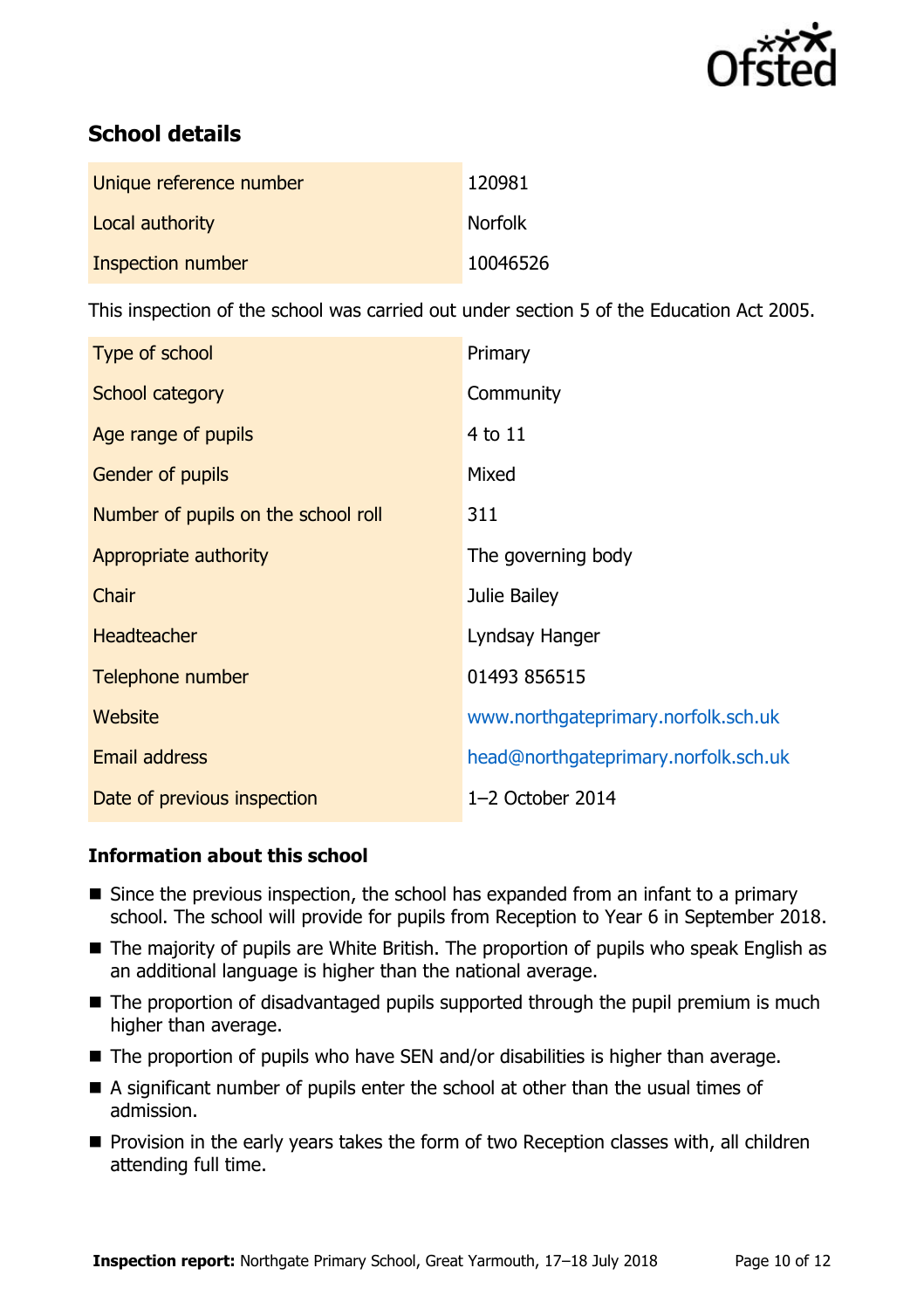

# **Information about this inspection**

- The inspection team observed teaching and learning across all year groups.
- $\blacksquare$  The lead inspector held meetings with the headteacher, governors and school staff, including senior and middle leaders, and met with a representative from the local authority.
- The inspection team observed the school's work and looked at pupils' written work, information on pupils' attainment and progress, curriculum planning, and records of behaviour and safety. They also looked at the minutes of governing body meetings, safeguarding documents, including mandatory checks made on the recruitment of new staff, and the school's website.
- Discussions were held with pupils in key stages 1 and 2 and informal conversations took place during lesson times.
- The inspection team listened to pupils read and talked to them about the books they enjoy.
- The inspectors took account of the 29 responses to Ofsted's online parental questionnaire, Parent View, and the 29 free-text responses. In addition, inspectors spoke with parents informally at the start of the school day.

#### **Inspection team**

| Cindy Impey, lead inspector | Her Majesty's Inspector |
|-----------------------------|-------------------------|
| <b>Sarah Warboys</b>        | <b>Ofsted Inspector</b> |
| <b>Henry Weir</b>           | <b>Ofsted Inspector</b> |